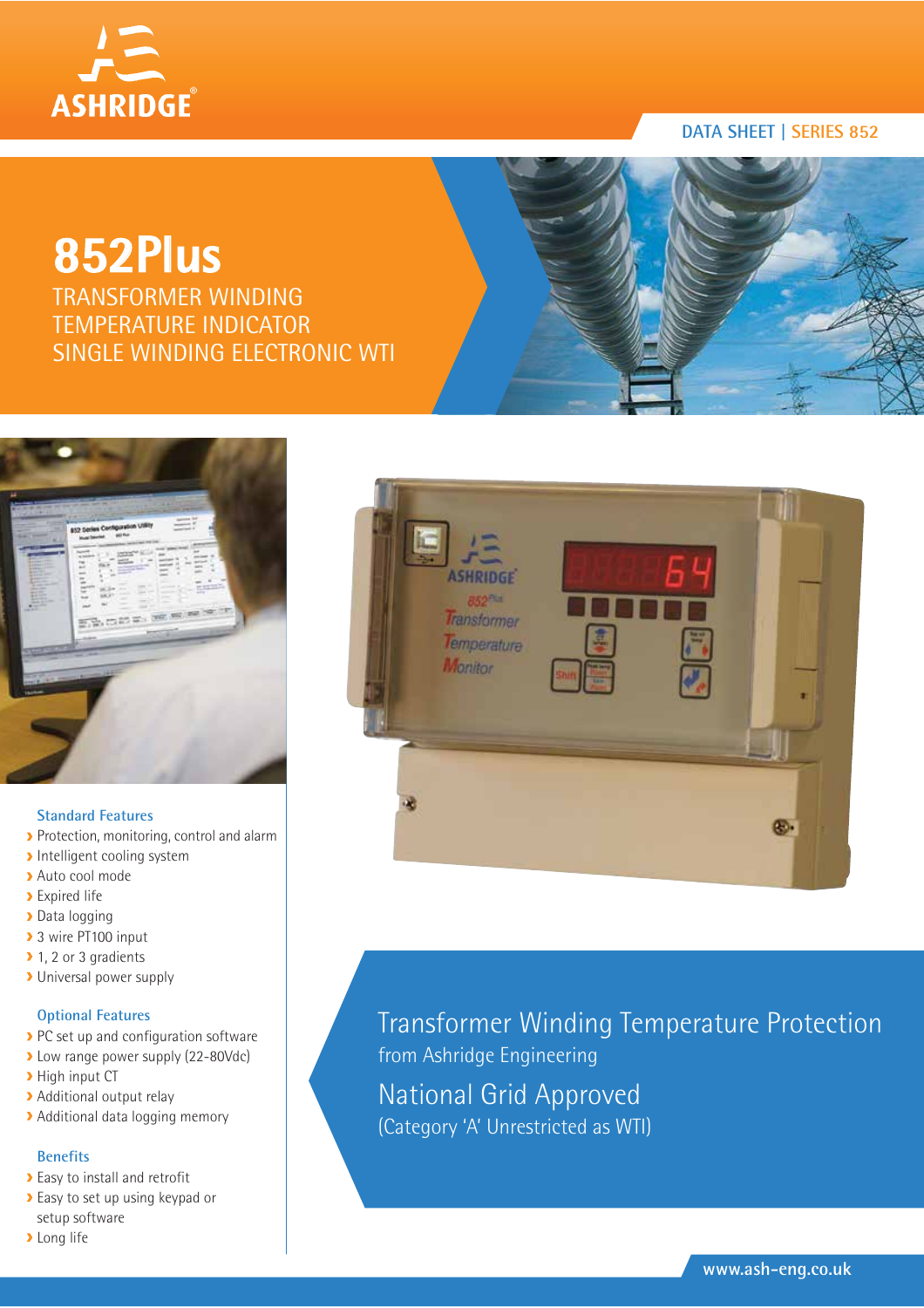**DATA SHEET | SERIES 852**





The 852Plus winding temperature indicator is a high integrity protection, control and monitoring system for power transformers. The intelligent cooling control system ensures optimal asset life and protection for the transformer.

The WTI continuously calculates the winding temperature (otherwise known as the hot spot temperature) in the transformer. This is achieved by measuring the top oil temperature with a precision PT100 probe and the winding current using a high isolation current transformer (CT) within the 852Plus. These measurements are combined with Ashridge's algorithm based on the IEC354 standard to provide accurate winding temperature.

#### **The 852Plus provides:**

- Multiple relay outputs for control, alarm and trip functions
- Output provided for Internal system watchdog alarm
- Output(s) provided for cooling system abnormalities or failures
- Precision, true RMS electronics
- High level Isolation
- SCADA outputs of Modbus (RTU or Ascii) available to connect to your SCADA system
- IEC61850 ready
- User configurable analogue outputs
- Long life and proven reliability
- Easy set up and install with special relay check mode (Ramp mode)

#### **Data and Event Logging**

The 852Plus logs top oil and hot spot temperatures every 30 minutes, as well as peak temperatures, system entries and power cycling.

#### **Expired Life**

The 852Plus provides an indication of the expired life (loss of life) of the transformer in days.

#### **Software**

Ashridge's configuration software utility can be used to connect to any 852 Series WTI / OTI to read and edit parameter settings. The software also provides a "compare settings with template" facility, in addition to downloading the settings for incorporation into documentation or archiving.

#### **Cooling System Control**

Ashridge have led the way in designing an innovative and intelligent cooling protection system for transformers. The 852Plus employs unique algorithms, developed by Ashridge, to monitor fans and pumps and warn of partial or full cooling system failures.

#### **The cooling system control is highly accurate and reliable and incorporates:**

- Autocool mode
	- Allows the system to be exercised at a specified time and day of week
	- Inhibits fans and pumps below a user defined temperature
- SCADA system interface for alarms and data
- Remote operation of fans and pumps
- Step mode the initiation of pumps for a set period, where a sudden change in load is detected

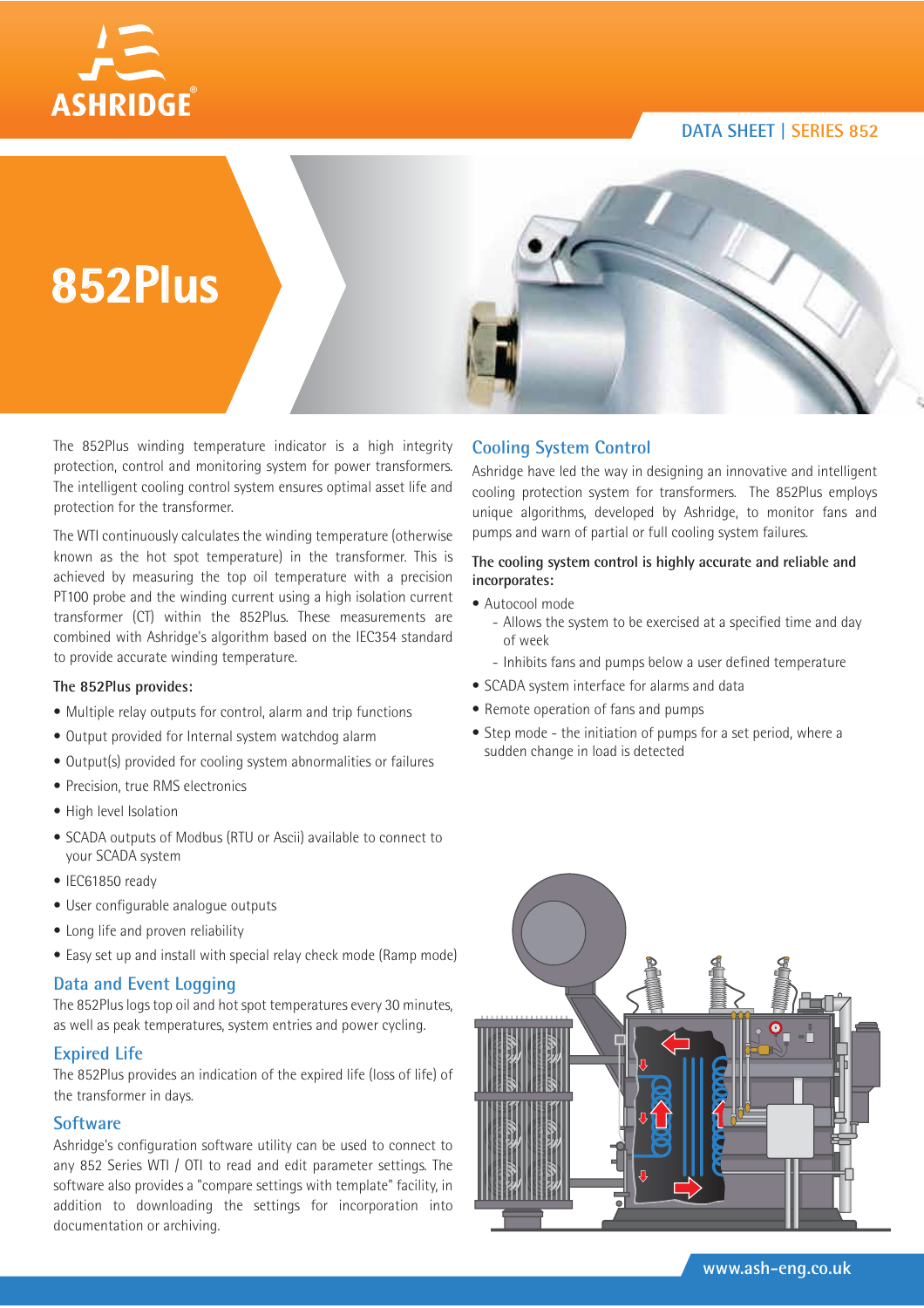# **ASHRIDGE®**

#### **DATA SHEET | SERIES 852**

**National Grid Approval**

(CATAGORY 'A' UNRESTRICTED AS WTI)





**144 x 144 DIN Panel Mounted Version Wall Mounted Version**

#### **Installation:**

The 852Plus has been designed for easy installation of new and also retrofit systems. The wide range switch mode power supply allows the 852Plus to be connected to a variety of input voltages automatically. Direct CT input connection reduces cabling requirements.

#### **Setting Up:**

The 852Plus is easily configured using the 5 key keypad on the front panel, with defined passwords for access to each section, maintaining security of settings. Non-volatile memory ensures that data is not lost in the event of power failure.

Alternatively, Ashridge's PC set up and configuration software utility can be used to connect to any 852 Series WTI / OTI to read and edit parameter settings. The software also provides a "compare settings with template" facility, in addition to downloading the settings for incorporation into documentation or archiving.

An easy to use, on site, dynamic teach mode facility ensures the fan and pump feedbacks are accurately calibrated.

| les of their<br><b>Expiració date</b><br>h.<br><b>Friday Fax</b><br><b>Monda Polic</b><br>(4)<br>tele l'assete/code l'or plus<br>has an exterior address .<br>- - -<br>$-1$ | Ford Cheese Service<br>sear -<br>With linear or<br>$-$<br><b>DEAT LAND</b><br>40.47<br><b>START OF</b><br>1.44<br><b>Control</b><br>$-1$<br><b>Britt Carmell W</b><br><b>START</b><br><br>$-100$<br><b>STATE</b> |
|-----------------------------------------------------------------------------------------------------------------------------------------------------------------------------|------------------------------------------------------------------------------------------------------------------------------------------------------------------------------------------------------------------|
| <b><i><u>SECOND TIMES</u></i></b>                                                                                                                                           | Microsoft & policy Policy - (Princeted Coffic convenient) - (2)                                                                                                                                                  |
| <b>BOOK COLLEGE</b>                                                                                                                                                         |                                                                                                                                                                                                                  |
| almost kinesi                                                                                                                                                               | - A complete processing to the A.C.                                                                                                                                                                              |



**www.ash-eng.co.uk**